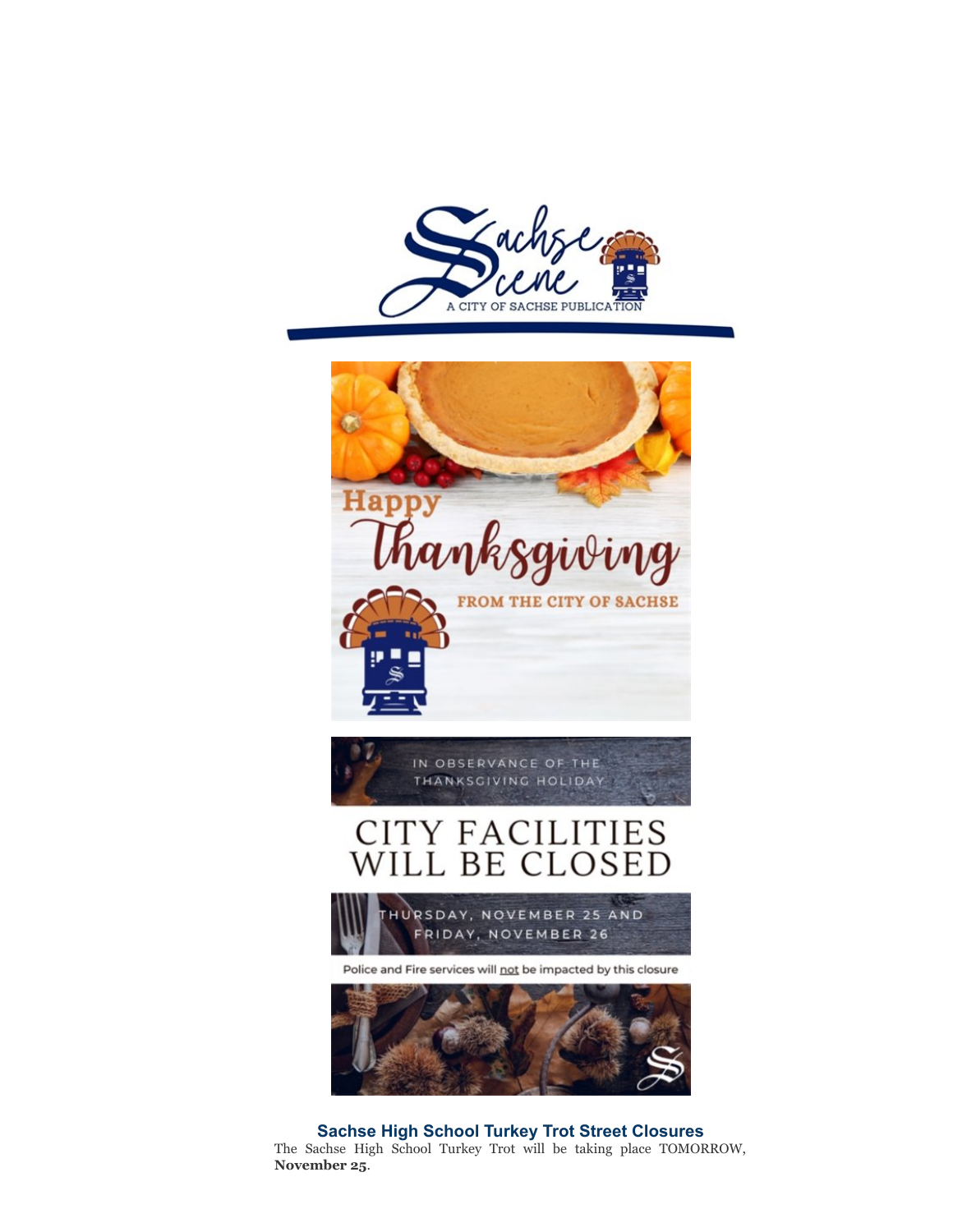**Closures will be from 8 a.m. until 11 a.m.:**

- Miles Road between Bunker Hill Road, and Sachse Road
- Hudson Road, at Hudson Court
- All roads which intersect with Miles Road

For those residents who live in Richfield Estates, or who are needing to go to Kingdom Hall, you will be escorted into your neighborhood by a police officer. **Residents in other neighborhoods which adjoin Miles Road will need to use alternate entrances.**





### **CWD Thanksgiving Schedule**

If your normal trash/recycle collection is tomorrow, Thanksgiving Day, Thursday, November 25, your collection will be collected **Friday, November 26.**

If your normal collection is on Friday, November 26, it will be collected **Saturday. November 27.**



### **Christmas Tree Adoption**

Thank you to those who have adopted a tree! We still have five more that need to be adopted!

The Christmas Extravaganza is around the corner and we have some bare Christmas Trees that need to be adopted before then. Help us decorate the Sachse Municipal Complex in time for Santa's arrival. **Click here**

**[\[https://www.cityofsachse.com/CivicAlerts.aspx?AID=1126\]](https://www.cityofsachse.com/CivicAlerts.aspx?AID=1126)** for more details!

#### **2021 Christmas Extravaganza**

Mark your calendars for the 2021 Sachse Christmas Extravaganza! This event will be held on Wednesday, December 8, 2021. To kick things off the City will be hosting a lighted Christmas Parade starting at 6 p.m.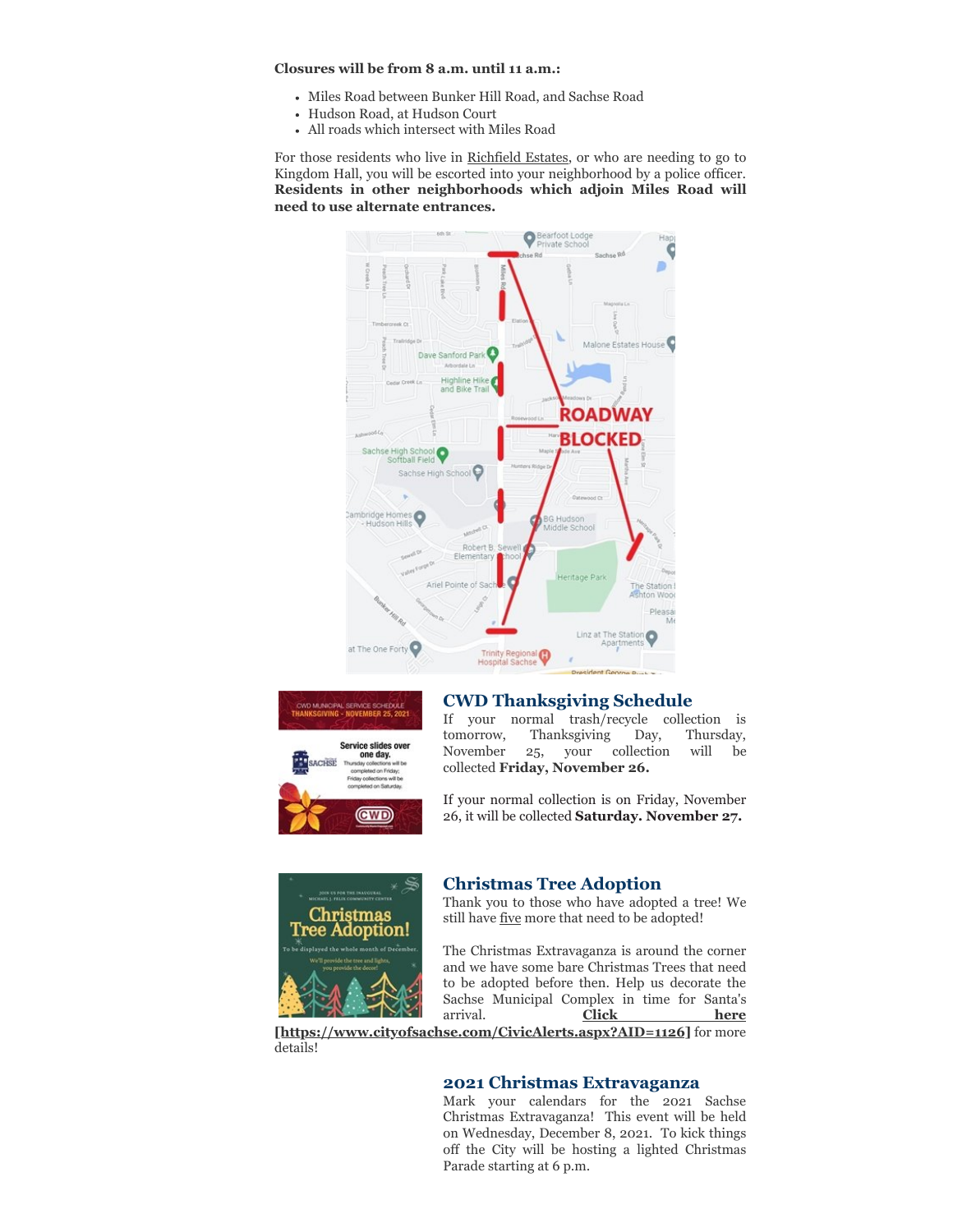

Following the parade, there will be a Tree Lighting in front of City Hall at 7 p.m., followed by activities including: Visits with Santa, snacks, storytime, a petting zoo, train rides around the complex, and a Winter Wonderland Surprise you won't want to miss.

Click the link if you would like to register for the Float Parade! **Online Float Parade Registration [\[https://www.cityofsachse.com/384/Christmas-Extravaganza\]](https://www.cityofsachse.com/384/Christmas-Extravaganza)**.

# **Holiday Package Service**

The Sachse Police Department is excited to offer the police department as a package delivery site for its residents until **December 22**. In an effort to combat package theft, citizens who would normally have packages delivered to their residence may opt to have the packages delivered to the Sachse Police Department instead. A representative of the police department will accept



packages and secure them until residents are able to pick up items.

To pick-up packages, residents must provide government issued identification. If package is address to a child, parents must provide proof of guardianship or child identification.

The Sachse Police Department is **not responsible** for any damaged packages delivered to the department.

There is no charge for this service and it is available to all Sachse residents. Please contact Public Safety Officer Carter at **mcarter@cityofsachse.com [mailto:mcarter@cityofsachse.com? [subject=Holiday%20Package%20Service\]](mailto:mcarter@cityofsachse.com?subject=Holiday%20Package%20Service)** with any questions.

For more information on this program, **click here [\[https://www.cityofsachse.com/.../Holiday-Package-Service-112\]](https://www.cityofsachse.com/.../Holiday-Package-Service-112)**.

# **Trinity Regional Hospital is Open**

On November 10, 2021 Trinity Regional Hospital Sachse began offering 24/7 Emergency Care. This 32-bed, community-focused, acute care hospital located at *4750 President George Bush Highway* offers emergency care, inpatient and outpatient



services, and advanced diagnostics. The hospital is easily accessible and offers ground floor complimentary parking. The walk-in emergency department entrance faces the city of Sachse, and has a large red panel signifying the emergency walk-in entrance.

Visit their website for more information at **trinitysachse.com [https://gcc02.safelinks.protection.outlook.com/?**

**url=http%3A%2F%2Fwww.trinitysachse.com%2F&data=04%7C01% 7Cachi%40cityofsachse.com%7Cf8565af8159a44e4340708d9ae199a 2f%7C2a2b11936d0c45a9ae5a7c6641125792%7C0%7C0%7C6377322 47269885668%7CUnknown%7CTWFpbGZsb3d8eyJWIjoiMC4wLjA [wMDAiLCJQIjoiV2luMzIiLCJBTiI6Ik1haWwiLCJXVCI6Mn0%3D%7](https://gcc02.safelinks.protection.outlook.com/?url=http%3A%2F%2Fwww.trinitysachse.com%2F&data=04%7C01%7Cachi%40cityofsachse.com%7Cf8565af8159a44e4340708d9ae199a2f%7C2a2b11936d0c45a9ae5a7c6641125792%7C0%7C0%7C637732247269885668%7CUnknown%7CTWFpbGZsb3d8eyJWIjoiMC4wLjAwMDAiLCJQIjoiV2luMzIiLCJBTiI6Ik1haWwiLCJXVCI6Mn0%3D%7C3000&sdata=DokYoYy4FCGtdJZtQGGCwJvPq1FOZ%2BzS5m0SJO1KNaM%3D&reserved=0) C3000&sdata=DokYoYy4FCGtdJZtQGGCwJvPq1FOZ%2BzS5m0SJ O1KNaM%3D&reserved=0]**. For a self-guided virtual tour of the interior of the new hospital, click **Explore Trinity Regional Hospital Sachse [http://gcc02.safelinks.protection.outlook.com/?**

**url=https%3A%2F%2Fmy.matterport.com%2Fshow%2F%3Fm%3D2 xsCzgST2B6%26dh%3D0%26qs%3D1&data=04%7C01%7Cachi%40ci [tyofsachse.com%7Cf8565af8159a44e4340708d9ae199a2f%7C2a2b11](http://gcc02.safelinks.protection.outlook.com/?url=https%3A%2F%2Fmy.matterport.com%2Fshow%2F%3Fm%3D2xsCzgST2B6%26dh%3D0%26qs%3D1&data=04%7C01%7Cachi%40cityofsachse.com%7Cf8565af8159a44e4340708d9ae199a2f%7C2a2b11936d0c45a9ae5a7c6641125792%7C0%7C0%7C637732247269895625%7CUnknown%7CTWFpbGZsb3d8eyJWIjoiMC4wLjAwMDAiLCJQIjoiV2luMzIiLCJBTiI6Ik1haWwiLCJXVCI6Mn0%3D%7C3000&sdata=RCOL6%2BOvPjUiz2a02HsR0DGEWi10gArHJTM3zzI%2Bg8s%3D&reserved=0) 936d0c45a9ae5a7c6641125792%7C0%7C0%7C637732247269895625 %7CUnknown%7CTWFpbGZsb3d8eyJWIjoiMC4wLjAwMDAiLCJQIj oiV2luMzIiLCJBTiI6Ik1haWwiLCJXVCI6Mn0%3D%7C3000&sdata =RCOL6%2BOvPjUiz2a02HsR0DGEWi10gArHJTM3zzI%2Bg8s%3D &reserved=0]**.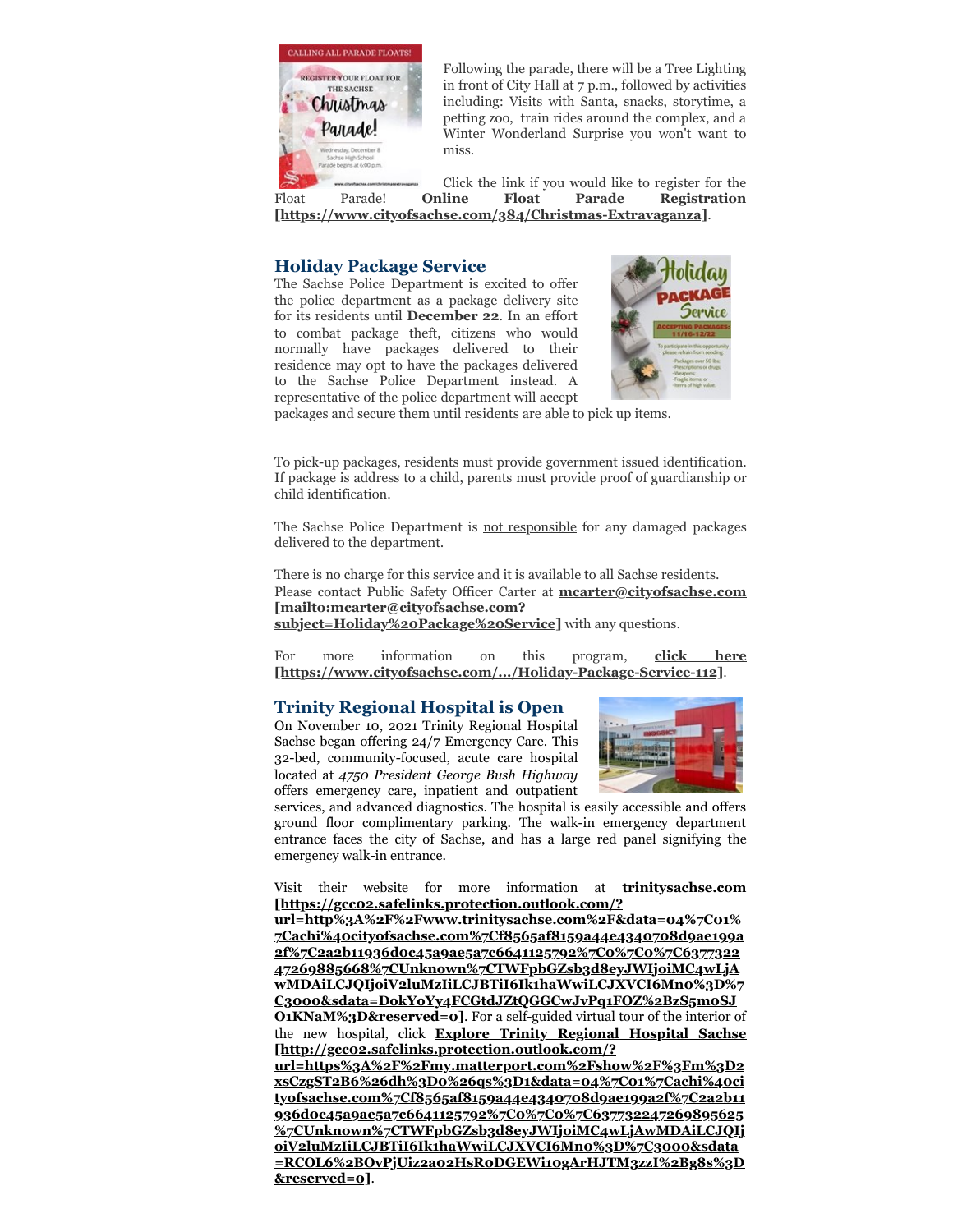# **Board & Commissions Interviews**

Have you been wanting to get plugged in, but didn't know how?

Joining a City Board or Commission is a great way to get involved while giving back to your community! City Council will be conducting interviews in **November** and **December** so **apply** online



**[\[https://www.cityofsachse.com/243/Boards-Commissions\]](https://www.cityofsachse.com/243/Boards-Commissions)** today!

### **2021 Holiday Grease Roundup**

Cease the Grease this month by taking your used cooking oil to a Sachse grease<br>recycling location! www.DefendYourDrainsNorthTexas.com [recycling location! www.DefendYourDrainsNorthTexas.com](http://www.defendyourdrainsnorthtexas.com/?fbclid=IwAR15vuvLma0rNbXjReClo8JUrcL06fh8r1Ls5GanWMNJRzlj_19J6ung-_c) [http://www.defendyourdrainsnorthtexas.com/? fbclid=IwAR15vuvLma0rNbXjReClo8JUrcL06fh8r1Ls5GanWMNJRzlj\_19J6u

ng-\_c]



**Delicious Tips for a Safe Turkey Frying**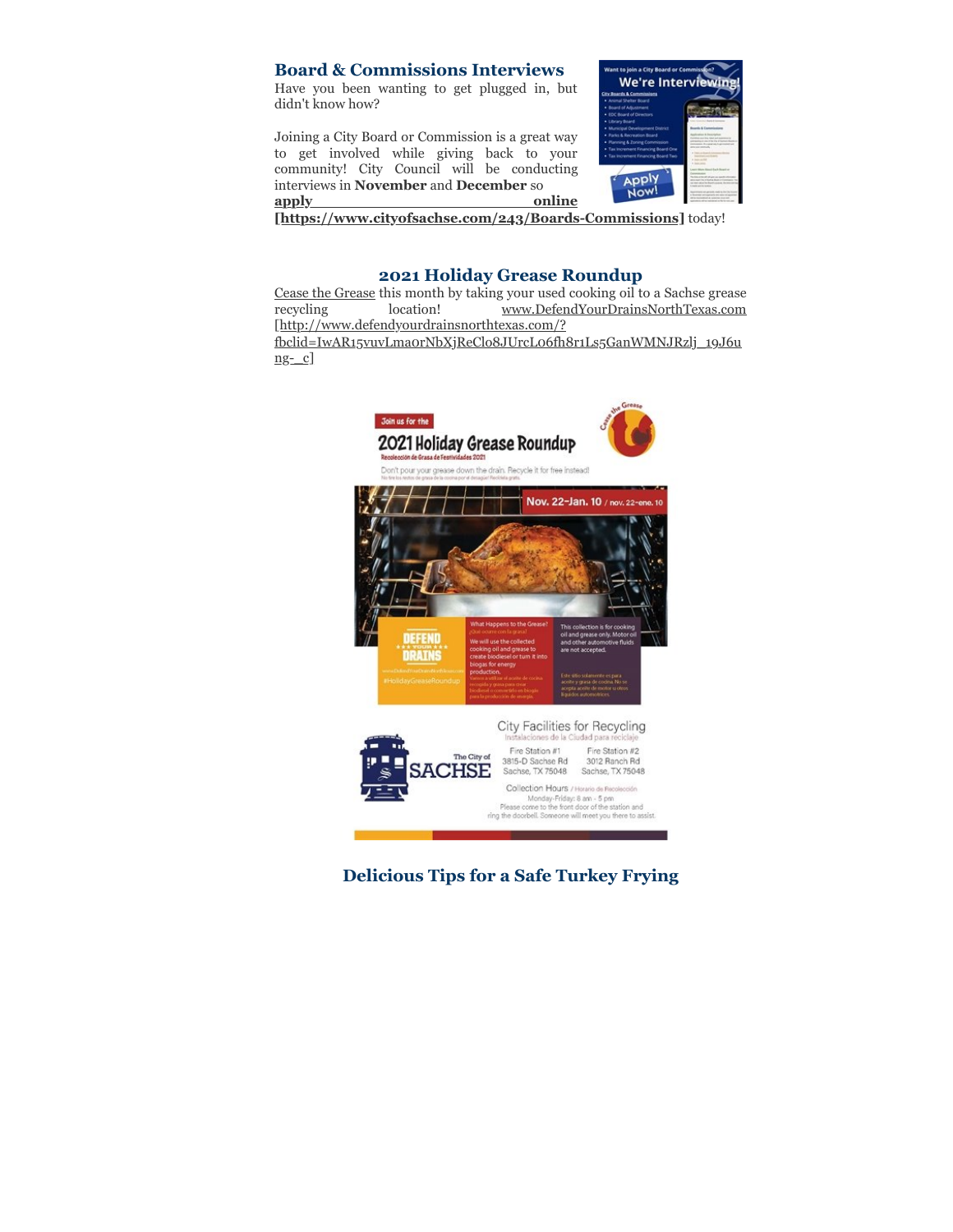

# **Sachse Police Department Toy Drive**

The Sachse Police Department Chaplaincy Services Toy Drive will begin in a few weeks! The program begins on November 26, and it runs until December 15. Donations can be dropped off at the Sachse Police Department *(3815-D Sachse Road)* during this time. If you have any questions, or know of a specific family in need, please contact Lt. Steve Doerr at **sdoerr@cityofsachse.com [\[mailto:sdoerr@cityofsachse.com?subject=Toy%20Drive\]](mailto:sdoerr@cityofsachse.com?subject=Toy%20Drive)**.



# **Discover Your Bulk & Brush Collection Day**

The City has new times to set out your bulk trash and brush collection. Bulk trash needs to be placed out no earlier than 48 hours prior to your scheduled collection day. What about brush? It goes out on the Saturday prior to your collection day.

#### **Please Note: no more than 6 cubic yards of brush/bulk are allowed to be out on the curb at one time.**

Not sure about your collection day? Check the interactive map on our bulk trash webpage: www.cityofsachse.com/bulktrash [https://gcc02.safelinks.protection.outlook.com/?

[url=http%3A%2F%2Fwww.cityofsachse.com%2Fbulktrash%3Ffbclid%3DIwAR](https://gcc02.safelinks.protection.outlook.com/?url=http%3A%2F%2Fwww.cityofsachse.com%2Fbulktrash%3Ffbclid%3DIwAR0zFingZEmaMqflcJpTx6XjtCKzj2Uxqk1OM04PUeiF7Ff1ebnjvuEt9Uo&data=02%7C01%7Cmbartram%40cityofsachse.com%7Cd295fd1310354e67f3a908d83a699628%7C2a2b11936d0c45a9ae5a7c6641125792%7C0%7C0%7C637323572462517452&sdata=W%2BpvX4%2BsQ4As1D%2B98Ycq4IPbvZZ32o1mphRxogfwFoA%3D&reserved=0) 0zFingZEmaMqflcJpTx6XjtCKzj2Uxqk1OM04PUeiF7Ff1ebnjvuEt9Uo&data=0 2%7C01%7Cmbartram%40cityofsachse.com%7Cd295fd1310354e67f3a908d83 a699628%7C2a2b11936d0c45a9ae5a7c6641125792%7C0%7C0%7C637323572 462517452&sdata=W%2BpvX4%2BsQ4As1D%2B98Ycq4IPbvZZ32o1mphRxog